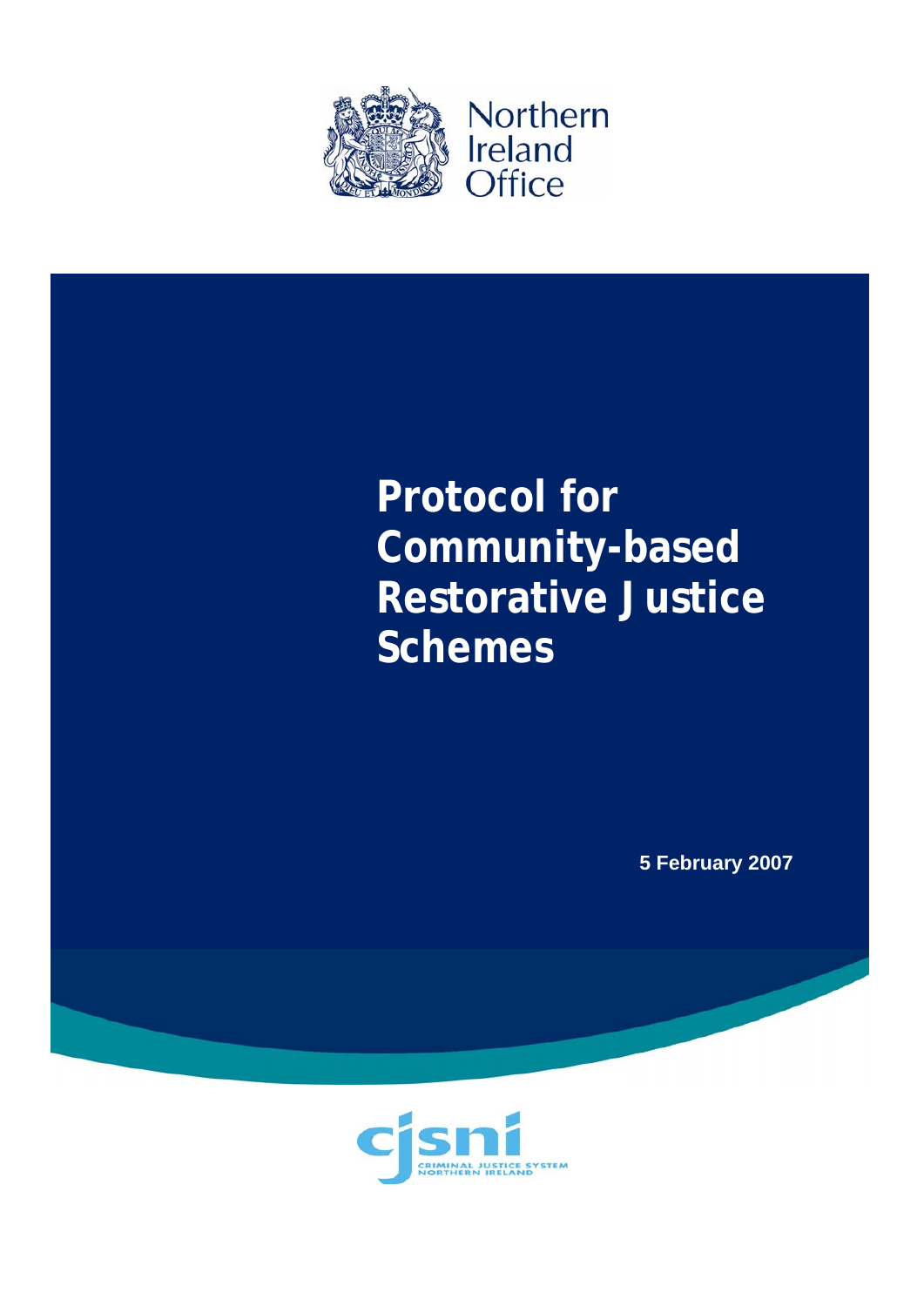# **COMMUNITY-BASED RESTORATIVE JUSTICE SCHEMES: PROTOCOL**

## **Introduction**

This paper recognises the finding of the Review of Criminal Justice that community-based restorative justice schemes ("schemes") can have a role to play in dealing with the types of low-level crime that most commonly concern local communities. It seeks to establish a framework for relations between the criminal justice system and the community-based schemes by setting in place a Protocol for the operation of the schemes in line with the Review's recommendations. That framework is based on schemes' compliance with the rule of law and full cooperation with statutory agencies, including the police, in implementing this Protocol.

2. This Protocol applies to all cases where schemes deal or seek to deal with criminal offences. All such cases must be passed via the police to the Public Prosecution Service, who will refer suitable low level offences back to schemes to be dealt with in accordance with the Protocol. Schemes must not deal with more serious offences, including eg sexual offences or cases of domestic violence, or any criminal offences not the subject of a referral from the Public Prosecution Service. In addition, the Protocol does not relate to non-criminal matters, or to anti-social behaviour which does not reach the criminal level. It will be subject to review in the light of operational experience and to reflect developing circumstances and relationships.

3. The Review described restorative justice as:

 *"a more inclusive approach to dealing with the effects of the crime, which concentrates on restoring and repairing the relationship between the offender, the victim, and the community at large, and which typically includes reparative elements towards the victim and/or the community."<sup>1</sup>*

This should be a common vision for all involved in restorative justice, including community-based schemes.

4. In addition, the Review notes that

1

*"A core value and objective of the criminal justice system is that it should have the confidence of the community it serves".2*

The Review also points to the strong divisions of opinion which exist in the community in relation to schemes<sup>3</sup>. These clearly have the capacity to damage

<sup>1</sup> Review of the Criminal Justice System in Northern Ireland, paragraph 9.5

 $2$  Review of the Criminal Justice System in Northern Ireland, paragraph 3.31

<sup>&</sup>lt;sup>3</sup> Review of the Criminal Justice System in Northern Ireland, paragraph 9.20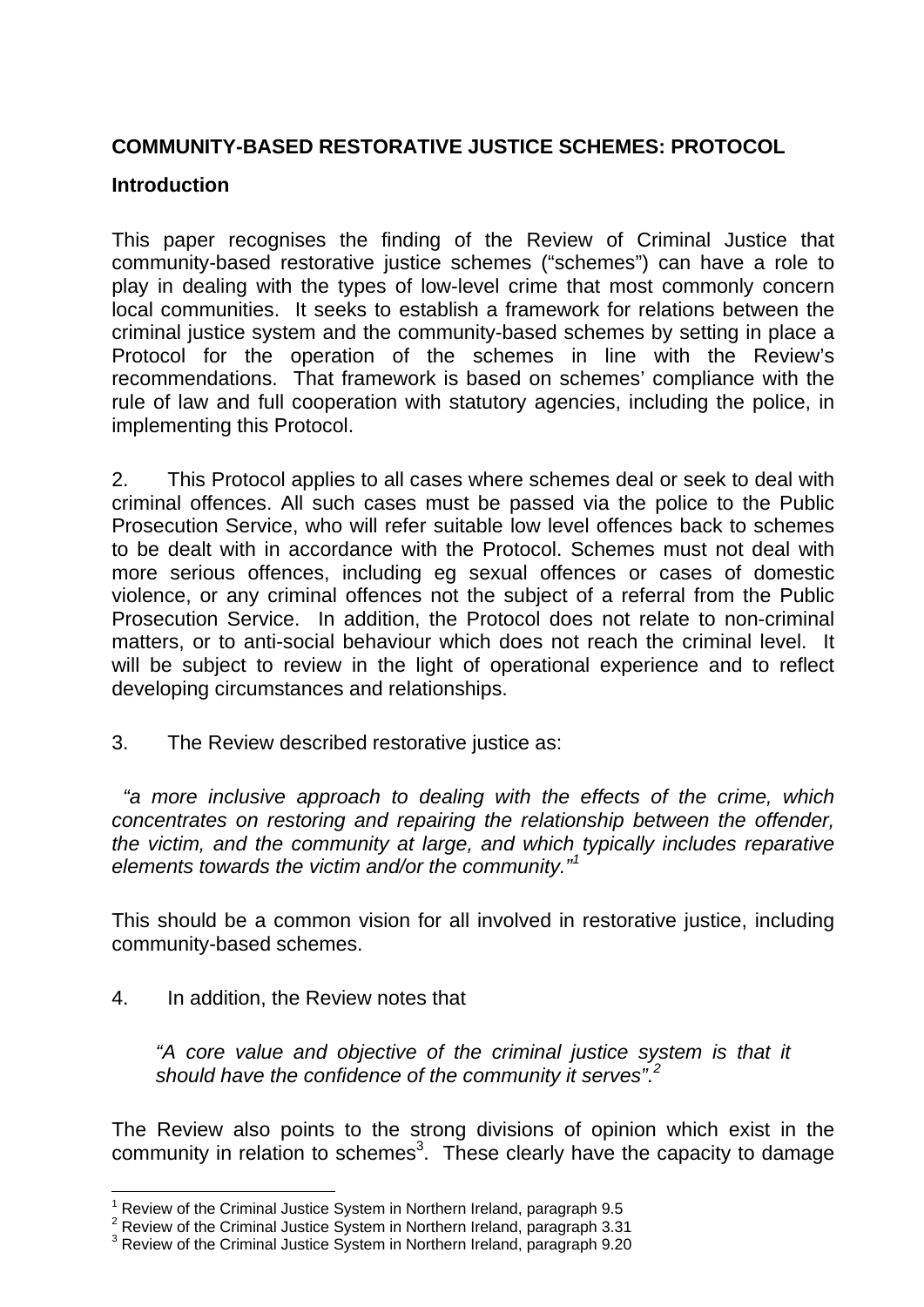confidence in the criminal justice system. Against this background, it should be a common aim and responsibility of all those involved in operating the Protocol, including the schemes, to promote confidence in the criminal justice system.

# **Principles and Roles**

5. Schemes will operate in full accordance with the Human Rights Act 1998, the UN Convention on the Rights of the Child and all current equality legislation. It is important that crime is reported to the police. Schemes must comply with the provisions of Section 5 of the Criminal Law Act (Northern Ireland) 1967 in respect of those crimes deemed to be arrestable offences.

6. Subject to the other provisions of this Protocol, schemes will adhere to the relevant sections of the UN 'Basic Principles on the use of Restorative Justice Programmes in Criminal Matters', in particular the following:

- restorative processes should be used only with the free and voluntary consent of the parties (which may be withdrawn at any time);
- agreements should be arrived at voluntarily and should be reasonable and proportionate;
- disparities leading to power imbalances, and the safety of the parties, should be taken into consideration in referring a case to, and during, a restorative process;
- parties should have the right to legal advice about the process;
- before agreeing to participate, parties should be fully informed of their rights, the nature of the process, and the possible consequences of their decision;
- neither victim nor offender should be coerced, or induced by unfair means, to participate in the process or to accept the outcome.

7. The general duty of police officers, as defined by section 32(1) of the Police (Northern Ireland) Act 2000, is

- a) to protect life and property;
- b) to preserve order;
- c) to prevent the commission of offences;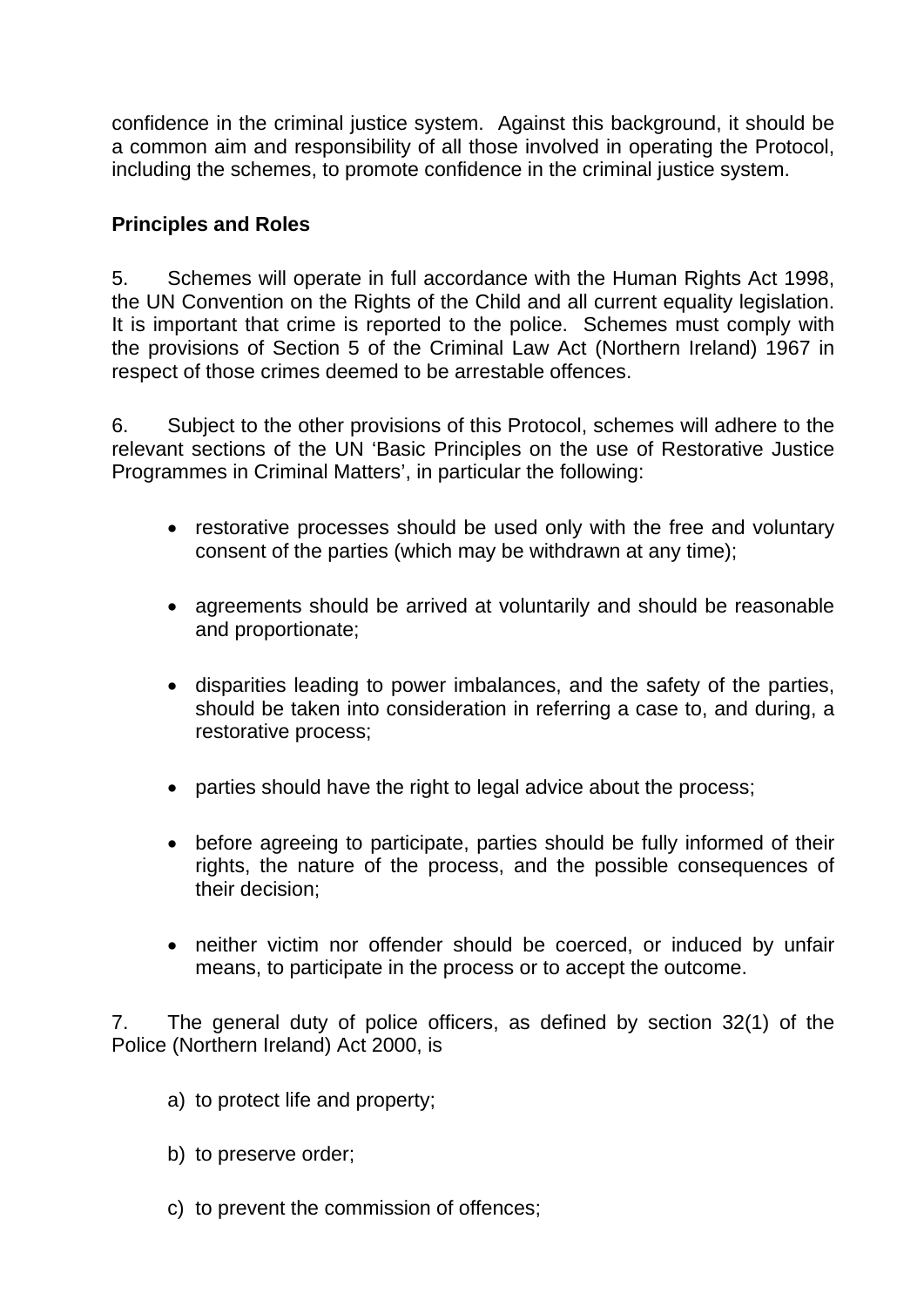d) where an offence has been committed, to take measures to bring the offender to justice.

The Police Service of Northern Ireland (PSNI) has responsibility for the investigation of crime, and carries out its functions with the aim of securing the support of, and acting in cooperation with, the local community. As noted above, community-based schemes share the responsibility of helping to promote confidence in the criminal justice system, including the police.

8. The Public Prosecution Service (PPS) has responsibility, following an investigation, for deciding how an offence will be dealt with in accordance with the test for prosecution, including whether it should be referred to a scheme.

# **Protocol**

1

*Community restorative justice schemes can have a role to play in dealing with the types of low-level crime that most commonly concern local communities.* 

# *[Community schemes should:]*

*receive referrals from a statutory criminal justice agency, rather than from within the community, with the police being informed of all such referrals.4*

9. If a community-based scheme becomes aware of an offence or an offender, it will provide directly and promptly to a dedicated police officer the details it has about the offence, the offender and the victim, including such categories of information as the PSNI may indicate it requires to consider the reported offence or undertake further investigations. It should indicate in broad terms how it would plan to deal with the offence and offender if these were referred to it. (This should be a forecast based on previous practice: it is accepted that details would not be firmed up at this stage.)

10. The PSNI will consider the information received and determine whether it is necessary to undertake investigations to verify and add to the information. Depending on the nature of the offence, offenders will be fingerprinted and DNA taken by the police<sup>5</sup>. On receiving a report from the police, the PPS will consider the evidence and information provided and inform police promptly of the decision

 $4$  Review of the Criminal Justice System in Northern Ireland, paragraph 9.98(i)

<sup>&</sup>lt;sup>5</sup> The police take fingerprints and DNA from all offenders in custody at a police station. This helps to identify the offender, aids in detecting future crime, prevents further offences and therefore protects the public. In addition to these reasons, the recording of DNA and fingerprints as part of a community restorative justice process is necessary to ensure the offender has not carried out a more serious crime(s), which would make that offender's participation in the process inappropriate. It also ensures equality of treatment for those offenders in areas where community-based schemes do not exist. An offence will only be suitable to be dealt with by a community-based scheme if the offender consents to providing fingerprint and DNA samples.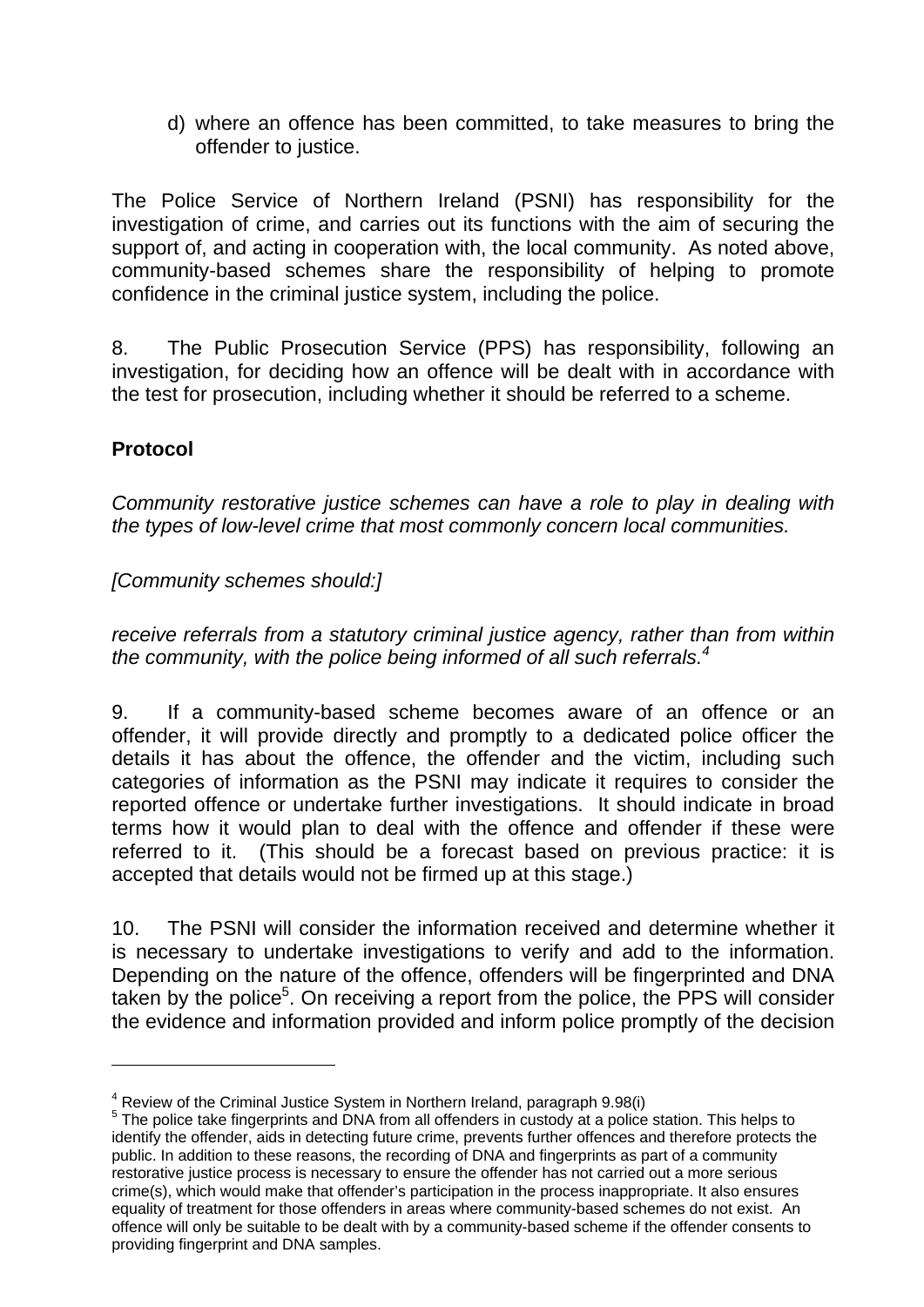reached. The police will inform the scheme of that decision. Where the PPS judges it appropriate to refer a case to the scheme, the latter may proceed to handle the case. Where the PPS does not decide to refer the case, the scheme will take no further action with regard to the disposal of the case, although it may offer support to the victim or the offender where its relationships with them are already established. However, this should not extend to involving them in restorative processes. The police and PPS will seek to fast-track the consideration of cases forwarded by schemes.

11. In determining whether it is in the public interest to refer an offender to a scheme, the PPS will take into consideration the evidence and information reported including the following:

- is there an admission of guilt, confirmed by a police investigation
- previous offending history of the offender
- the gravity of the offence
- the views of the victim
- such other information as is considered relevant.

12. When a community scheme has a case referred to it following a decision by the PPS, it may proceed to engage with the person involved in strict accordance with this Protocol. The PPS will decide whether referrals to schemes should include an informed warning or a restorative caution, and in such cases such a warning or caution will be given by a police officer. This will form part of the plan for dealing with the offender. Following delivery of an informed warning or restorative caution, the police officer will ensure that appropriate details are recorded for insertion in the criminal record of the offender.

13. In the course of any processes undertaken by a scheme when dealing with an offender, any disclosure of specific instances of offending, other than that which was the subject of the original referral, must be dealt with in accordance with this Protocol, and the offender informed accordingly (as is the case for any criminal justice agency). If this arises, the scheme should suspend dealing with the offender until further decisions are reached by the PPS.

14. Appropriate procedures will need to be agreed to assist in the implementation of the above referral arrangements.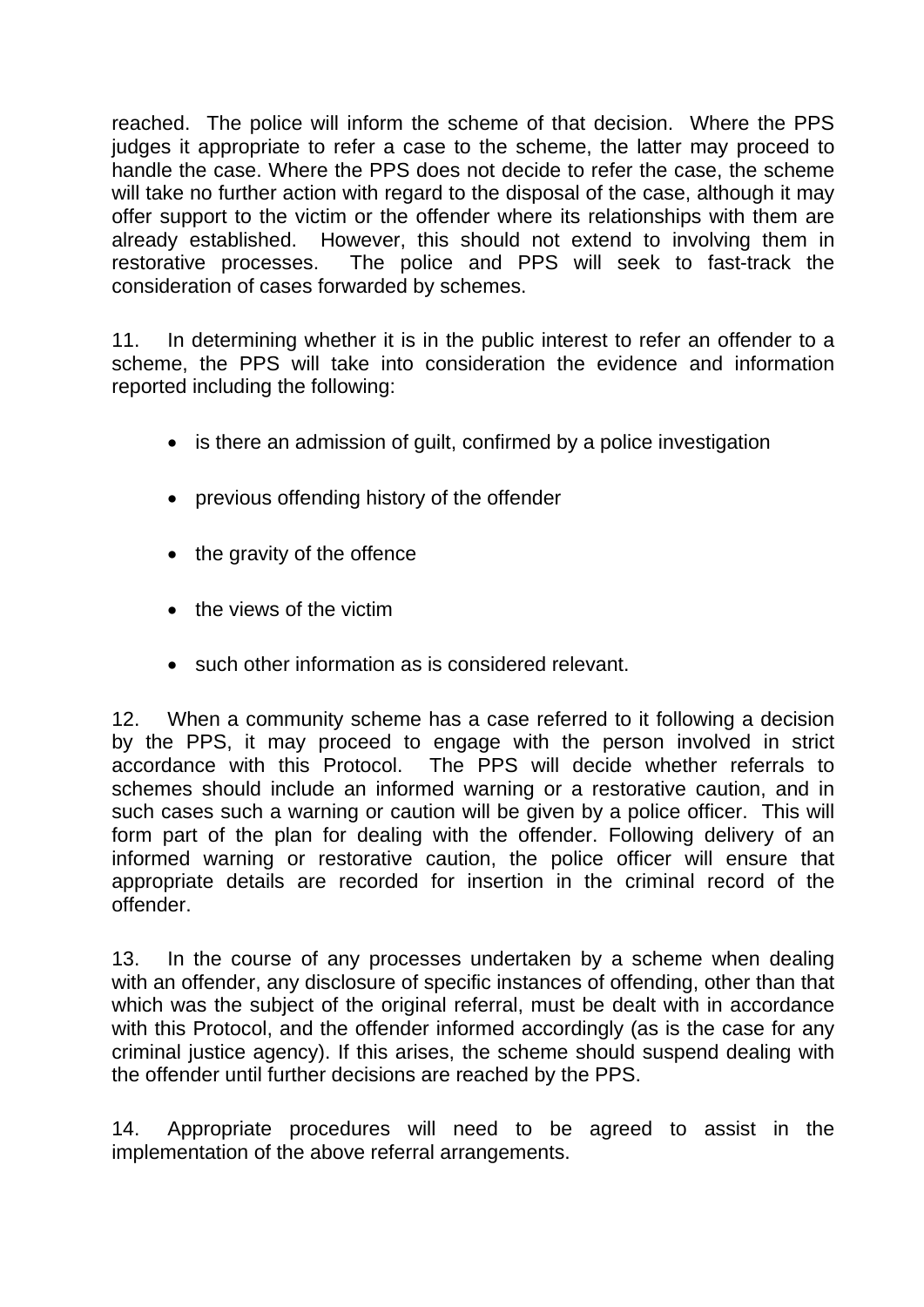*[Community schemes should:]*

*be accredited by, and subject to standards laid down by the Government in respect of how they deal with criminal activity, covering such issues as training of staff, human rights protections, other due process and proportionality issues, and complaints mechanisms for both victims and offenders.<sup>6</sup>*

15. Each community-based scheme will confirm to the Criminal Justice Inspectorate (CJINI) in writing its willingness to adhere to this Protocol. If the Inspectorate is satisfied, having inspected the scheme, that the standards and requirements set out in this Protocol are being met, it will so inform the Northern Ireland Office (NIO), which will maintain a list of accredited schemes. A scheme will be removed from the list if it is no longer meeting these standards and requirements.

16. Schemes will need to operate to high standards in order to comply with human rights requirements and promote confidence in the criminal justice system, and they must assess the suitability of their staff in the light of this. It would clearly be unacceptable for anyone involved in paramilitary activity or criminality to be involved in this work. An important method of determining if an individual is unsuitable will be through use of the Protection of Children and Vulnerable Adults (POCVA) machinery which became operational in 2005, and schemes must become accredited to POCVA for this purpose. This is required practice for all organisations which work with children and/or vulnerable adults. The POCVA check will indicate the existence of a criminal record or other information which might show an individual to be unsuitable for the post. To help determine suitability a Panel, comprising representatives of statutory bodies, will be established. The Panel will have access to relevant information (including criminal records). The procedures to be followed by the Panel are detailed in the Annex. Schemes will be required to accept the determination of the Panel as a condition of their accreditation.

17. Schemes will arrange for their staff to receive training, on induction, on human rights and equality legislation; on their obligations under the criminal law; and on the workings of the criminal justice system, including issues of due process and proportionality. Training will be updated regularly, and will cover any relevant changes to the law. Training will be provided by accredited trainers, and by use of accredited training materials. In addition schemes will provide training in communication, conflict mediation and victims' issues. All training, trainers and training materials will be subject to regular inspection by CJINI.

18. Schemes will ensure that offenders are aware of all the information on them and their offence which has been brought to the attention of the scheme and of all allegations made against them. In addition, a written description of the scheme, its range of interventions, and the Protocol within which it operates will

<sup>1</sup>  $6$  Review of the Criminal Justice System in Northern Ireland, paragraph 9.98(ii)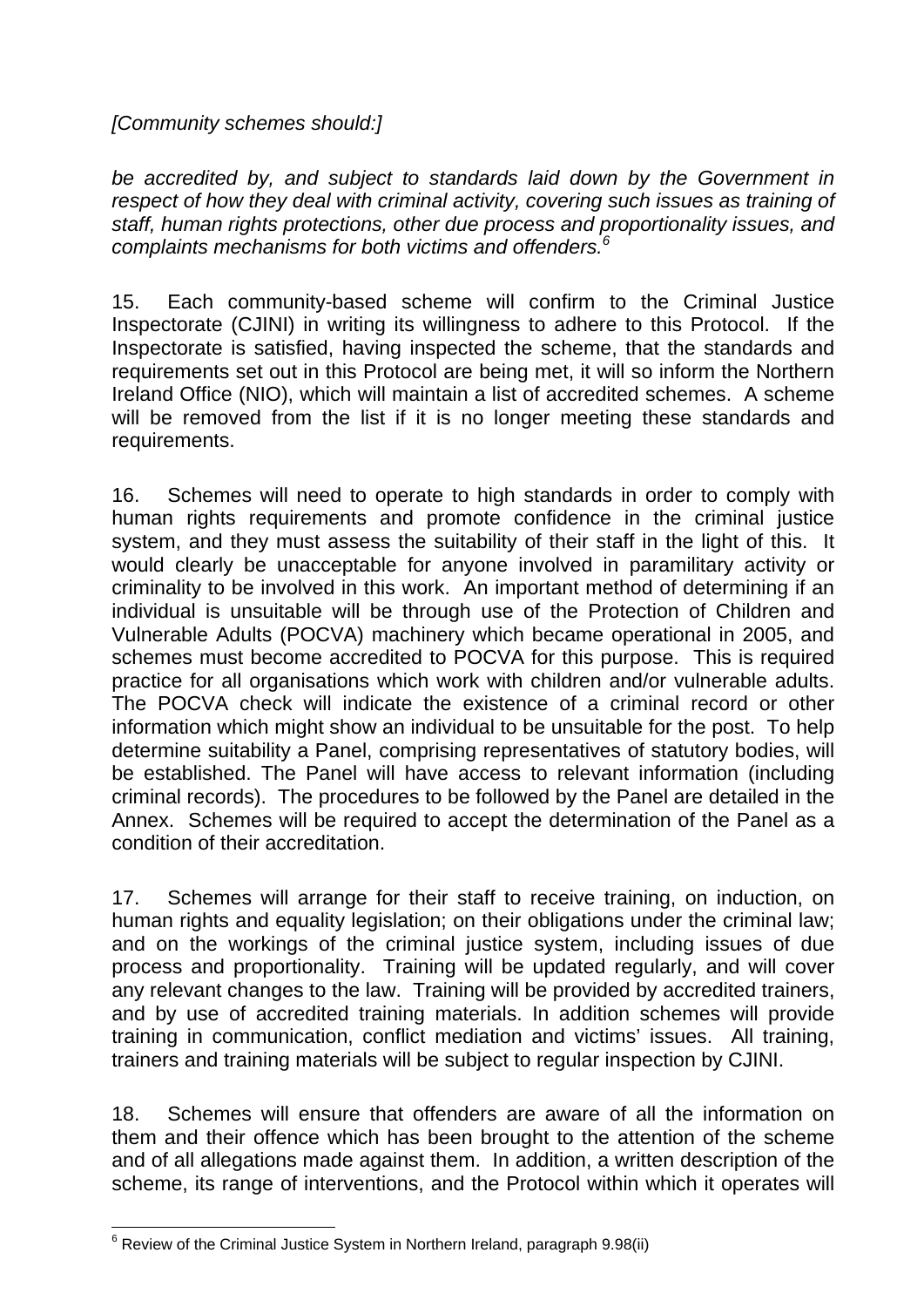be given to each offender and every victim who comes into contact with the scheme in order that their agreement to participate is an informed choice.

19. Schemes will provide for both offender and victim to be supported during the process by one or more appropriate people (in the case of young offenders this might be the parents/guardians of the young person).

20. Schemes will establish a qualified independent point of contact for advice on human rights issues and legislation. This advisor will be named when the schemes sign their undertaking to abide by this Protocol.

21. An independent, external, complaints mechanism, provided by the Probation Board, will be available to every offender and every victim who comes into contact with the schemes. The schemes will ensure that information explaining clearly how a complaint can be made is provided as a matter of course to all with whom the schemes deal. The Inspectorate will inspect the schemes' processes on a regular and unannounced basis to ensure that appropriate arrangements are operating properly. The effectiveness of schemes in responding to any decisions reached by the complaints mechanism will be taken into account in deciding on their accreditation. Where a victim or offender has a complaint that amounts to a criminal offence, this should be referred to the PSNI for investigation. Any complaints against police officers should be referred to the Police Ombudsman.

*[Community schemes should:]* 

*be subject to regular inspection by the independent Criminal Justice Inspectorate<sup>7</sup>* .

22. Schemes will agree to undergo an initial inspection before commencement of operation under this Protocol. Once schemes are operating, unannounced inspections will be conducted regularly. These inspections will initially take place on a pilot basis. They will include, as appropriate, examination of records of offenders and offences dealt with; systems for ensuring that agreed programmes are completed; complaints mechanisms and actual complaints; training initiatives; compliance with the decisions of the PPS on cases appropriate and inappropriate for referral to community schemes; up-to-date awareness of human rights issues; and safeguards for ensuring that for offenders who admit the offence this is done on the basis of informed consent. Access will also be required to the records of the scheme in relation to non-criminal activity in order to ensure that the distinction between non-criminal matters and criminal offences is being correctly observed. Inspectors will have access to all published material on the scheme or the interventions it provides. Cases will only be referred to accredited schemes. Accreditation will be regularly monitored and reviewed.

<sup>1</sup> <sup>7</sup> Review of the Criminal Justice System in Northern Ireland, paragraph 9.98(iii)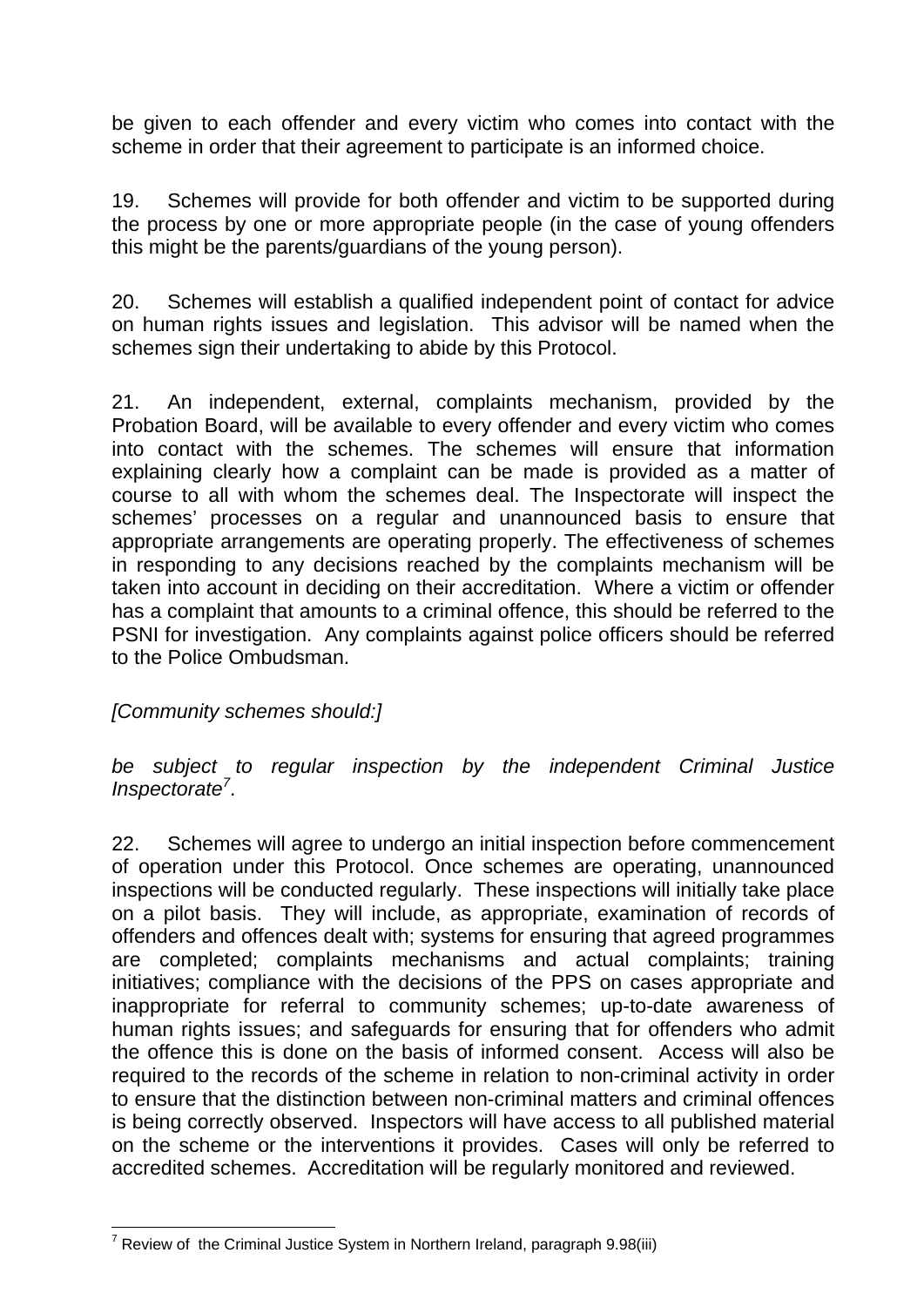23. It is recognised that some schemes will provide interventions designed to help prevent young people re-offending. These may be in the form of treatment programmes or diversionary activities. These interventions should also be open as appropriate to offenders dealt with by statutory youth conferences or through the Youth Diversion Scheme.

24. In line with best practice schemes should maintain records of all their activities. In particular, schemes must keep full records of all offenders and victims who are brought to their attention, in relation to both criminal and antisocial behaviour incidents, to a standard acceptable to the Criminal Justice Inspectorate. Such records, which may be accessed on request by CJINI, must include details of how cases and individuals have been dealt with including those who do not participate further in any way. Records will be held securely and in compliance with the Data Protection Act. Schemes will have regard to the provisions of the Freedom of Information Act in relation to disclosure of information.

25. Schemes will provide information on the outcome of all referrals from the Public Prosecution Service to a Review Panel comprising representatives of the relevant statutory agencies. It shall be the responsibility of the Review Panel to maintain records of referrals, and their outcome, and to consider the effectiveness of specific interventions for particular categories of offence and offender. CJINI may seek the views of the Review Panel when undertaking inspections of individual schemes.

## *[Community schemes should:]*

*have no role in determining the guilt or innocence of alleged offenders, and deal only with those individuals referred by a criminal justice agency who have indicated that they do not wish to deny guilt and where there is prima facie evidence of guilt.<sup>8</sup>*

26. Schemes will have no role in determining the guilt or innocence of alleged offenders, and will deal with them only as outlined at paragraphs 9-15 above.

27. If, at any time, an offender indicates that he wishes to deny the offence, the scheme will immediately stop any process or programme which is ongoing in respect of that offender and will inform the PSNI of this development. The case will then be referred by police to the PPS for further consideration.

## **5 February 2007**

<sup>1</sup> <sup>8</sup> Review of the Criminal Justice System in Northern Ireland, paragraph 9.98(iv)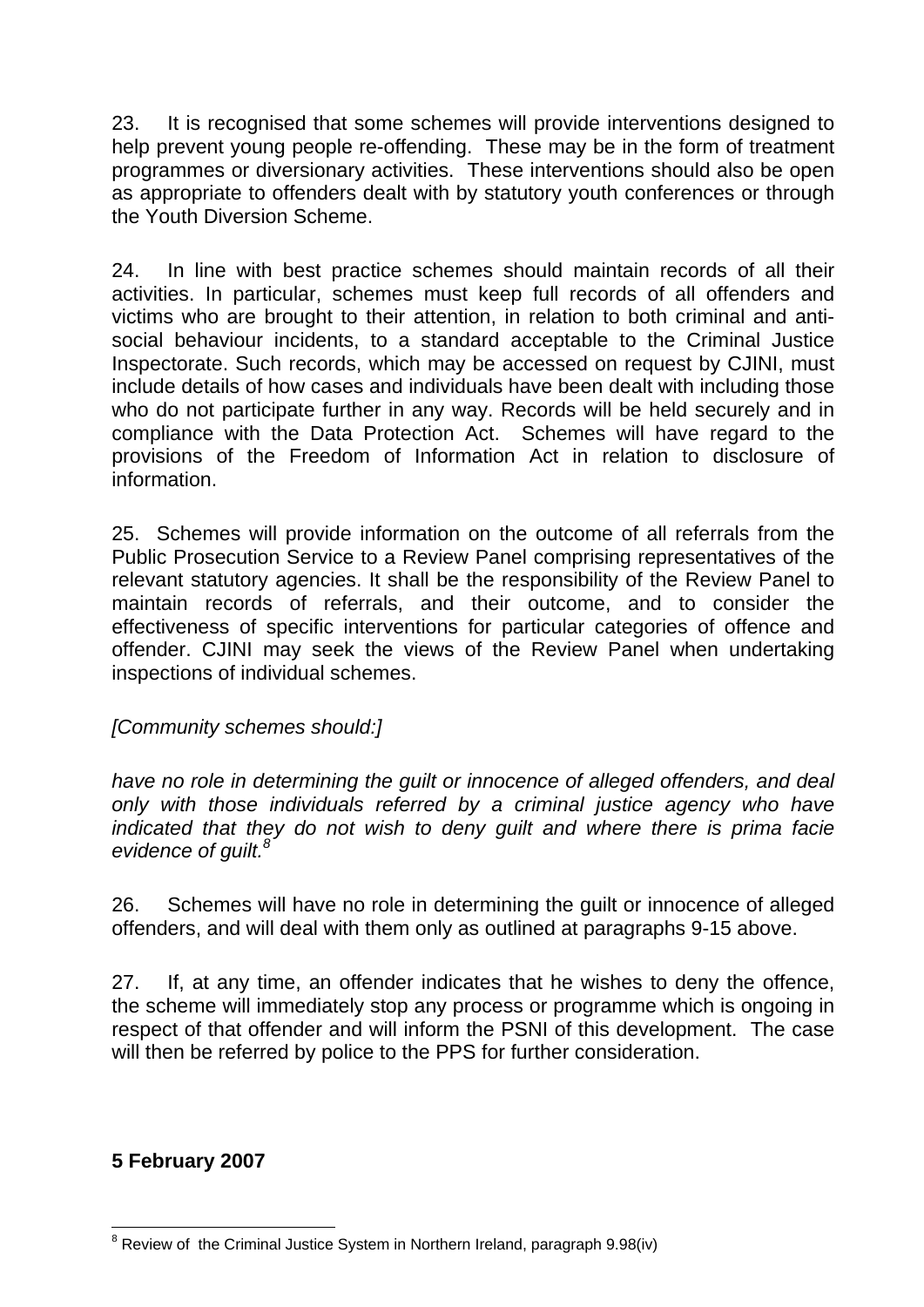### **CBRJ SUITABILITY PANEL: PROPOSED MODEL**

*The objective of the system set out below is to help ensure public safety and confidence in the arrangements for community-based restorative justice (CBRJ) schemes to handle cases referred by the criminal justice system.* 

- 1. There will be a Panel to consider the suitability of individuals used by CBRJ schemes seeking accreditation under the Protocol.
- 2. The Panel will be comprised of representatives of relevant statutory and other organisations and will receive information from the police.
- 3. Schemes will identify to the Panel individuals they want to continue or begin to use on the basis of competence for those scheme activities governed by the Protocol.
- 4. The Panel will first consider if individuals should be deemed unsuitable for such work in accordance with the criteria set out in the Appendix. Schemes will be advised where an individual is deemed unsuitable because of the application of these criteria. Where this is not the case, the Panel will proceed to consider the overall suitability of the applicant using all of the available information.
- 5. The Panel will examine a range of information to enable them to reach a decision, in the round, as to the individual's overall suitability for such work. The sources of information are identified in the Appendix. The Panel will at all times respect the confidentiality of the information which it may receive.
- 6. The Panel will advise schemes of individuals who appear to be unsuitable, on the basis of the available information, providing an indication of their reasons and offering the opportunity for the individual to make written representations, if they wish, before a final decision is made by the Panel.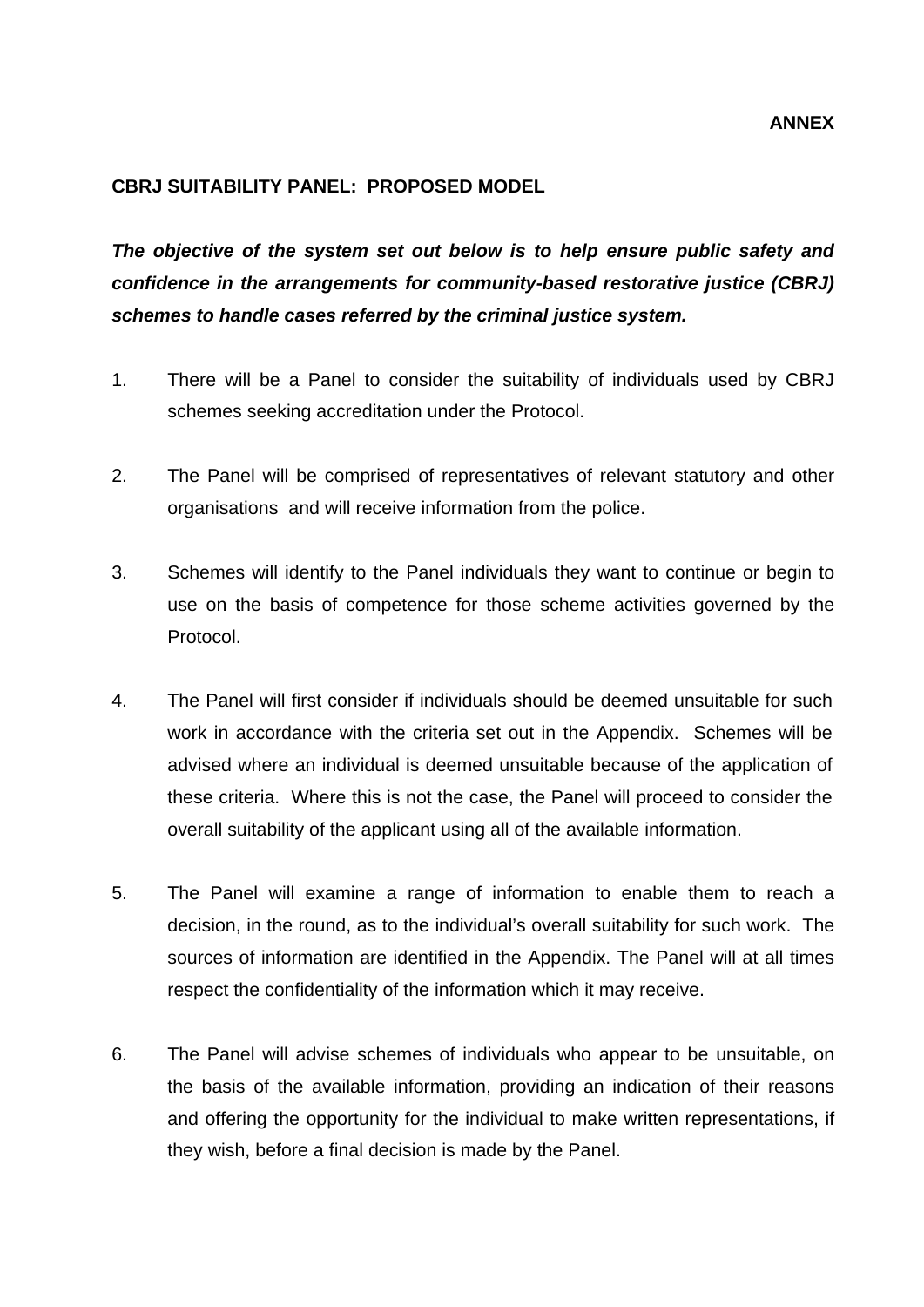7. The Panel will consider any written representations from the individual, and where it still determines that he or she is unsuitable for appointment the sponsoring scheme will be advised and asked to inform the individual. It will be a condition of accreditation that schemes accept the rulings of the Panel.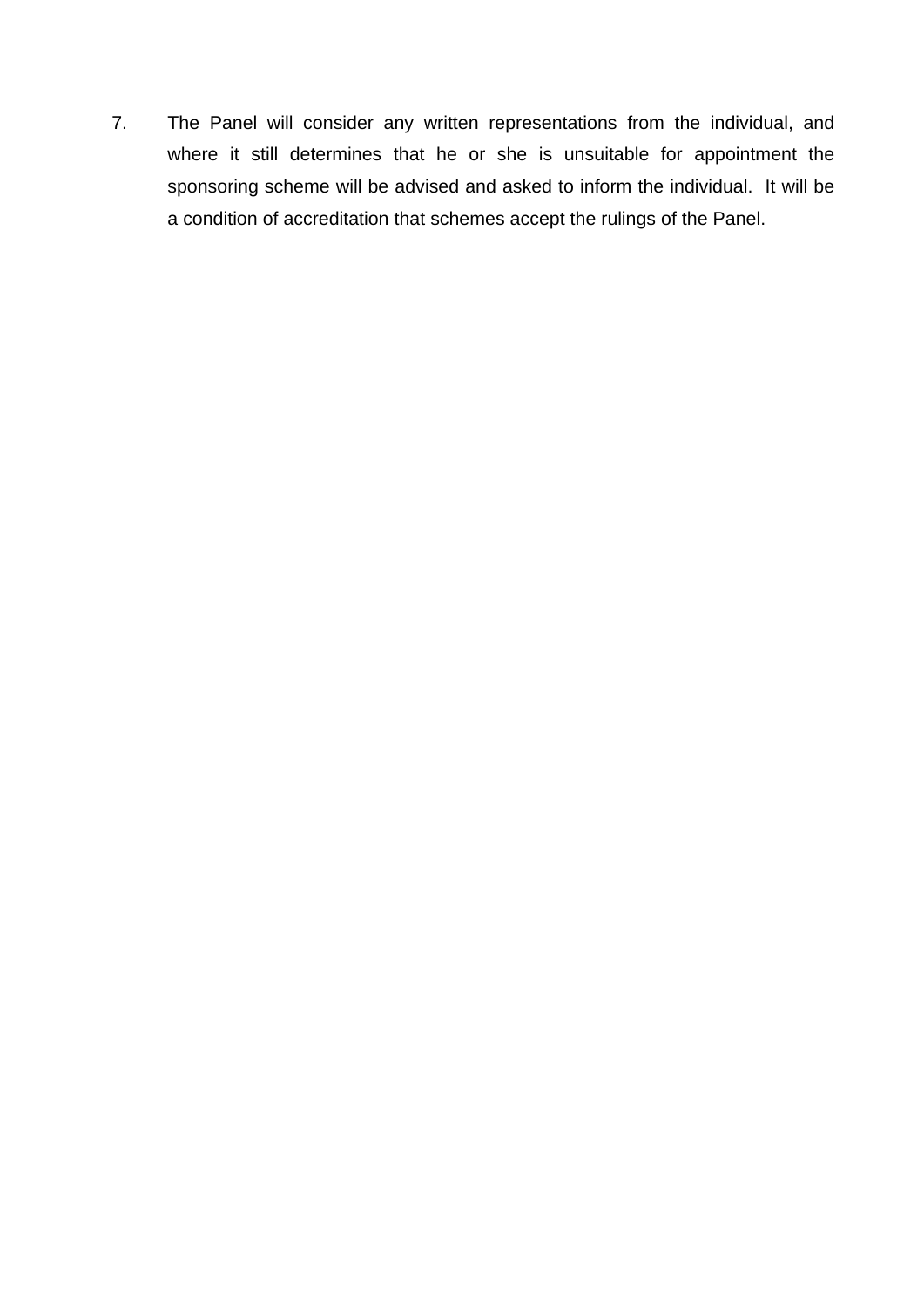#### **APPENDIX**

## **FACTORS TO BE CONSIDERED BY THE PANEL**

#### **Criteria for Unsuitability**

1. An individual will be considered unsuitable to participate in community-based restorative justice activities governed by the Protocol in circumstances where:

- His or her name appears on the Disqualification from Working with Children List maintained by DHSSPS or Department of Education List of those unsuitable to work with children;
- He or she is the subject of a Disqualification Order imposed under provisions in the Protection of Children and Vulnerable Adults (NI) Order 2003;
- He or she has committed, after 10 April 1998, a serious arrestable offence within the meaning of Article 87 of and Schedule 5 to the Police and Criminal Evidence (Northern Ireland) Order 1989, or such equivalent offence as may be subsequently prescribed in this or another jurisdiction;
- He or she has completed a term of imprisonment for a serious arrestable offence, or such equivalent offence as may be subsequently prescribed in this or another jurisdiction, within a period of three years from the date of the individual's identification to the Panel by a Scheme.

2. Where the above criteria do not apply, the Panel will review all relevant information before determining the overall suitability of individuals to engage in scheme activities governed by the Protocols.

#### **Information to be considered by the Suitability Panel**

- 3. The information available to the Panel will include:
	- Any information provided by the individual and the community-based restorative justice scheme in support of his or her application;